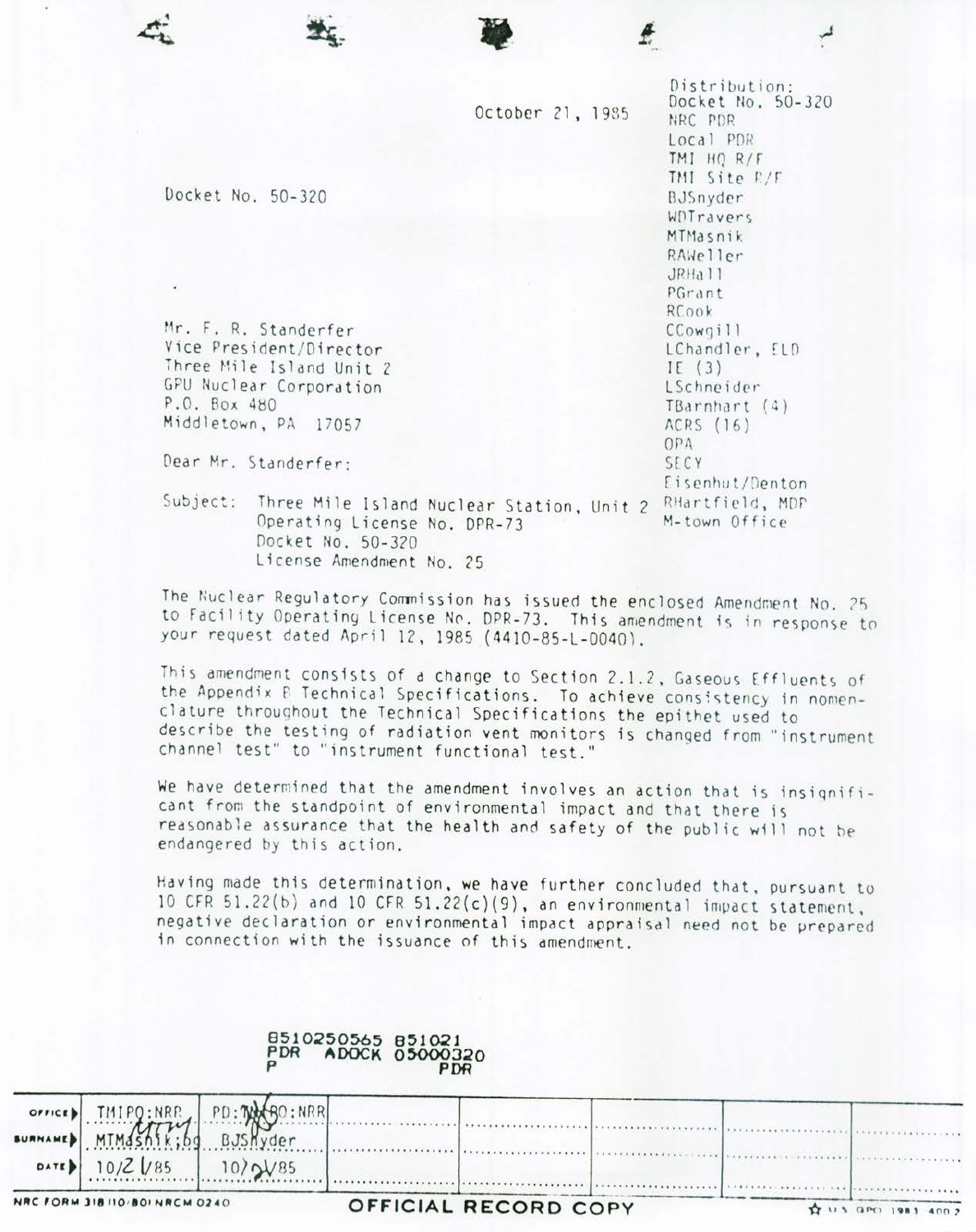Mr. F. R. Standerfer

Copies of the Notice of Issuance have been forwarded to the Office of the Federal Register for publication in the Commission's next Monthly Federal Register notice. Copies of the related Safety Evaluation and revised page for the Technical Specifications are enclosed.

Sincerely,

Origin's tinned by  $B.$  J.  $J.$   $J.$ 

Bernard J. Snyder, Program Director Three Mile Island Program Office Office of Nuclear Reactor Regulation

Enclosures: 1. Amendment No. 25 to DPR-73 2. Safety Evaluation 3. Revised Page for Technical Specifications

cc: T. F. Demmitt R. E. Rogan S. Levin W. H. Linton  $J.$   $\sqrt{ }$ . Byrne A. W. Miller Service Distribution List 'see attached)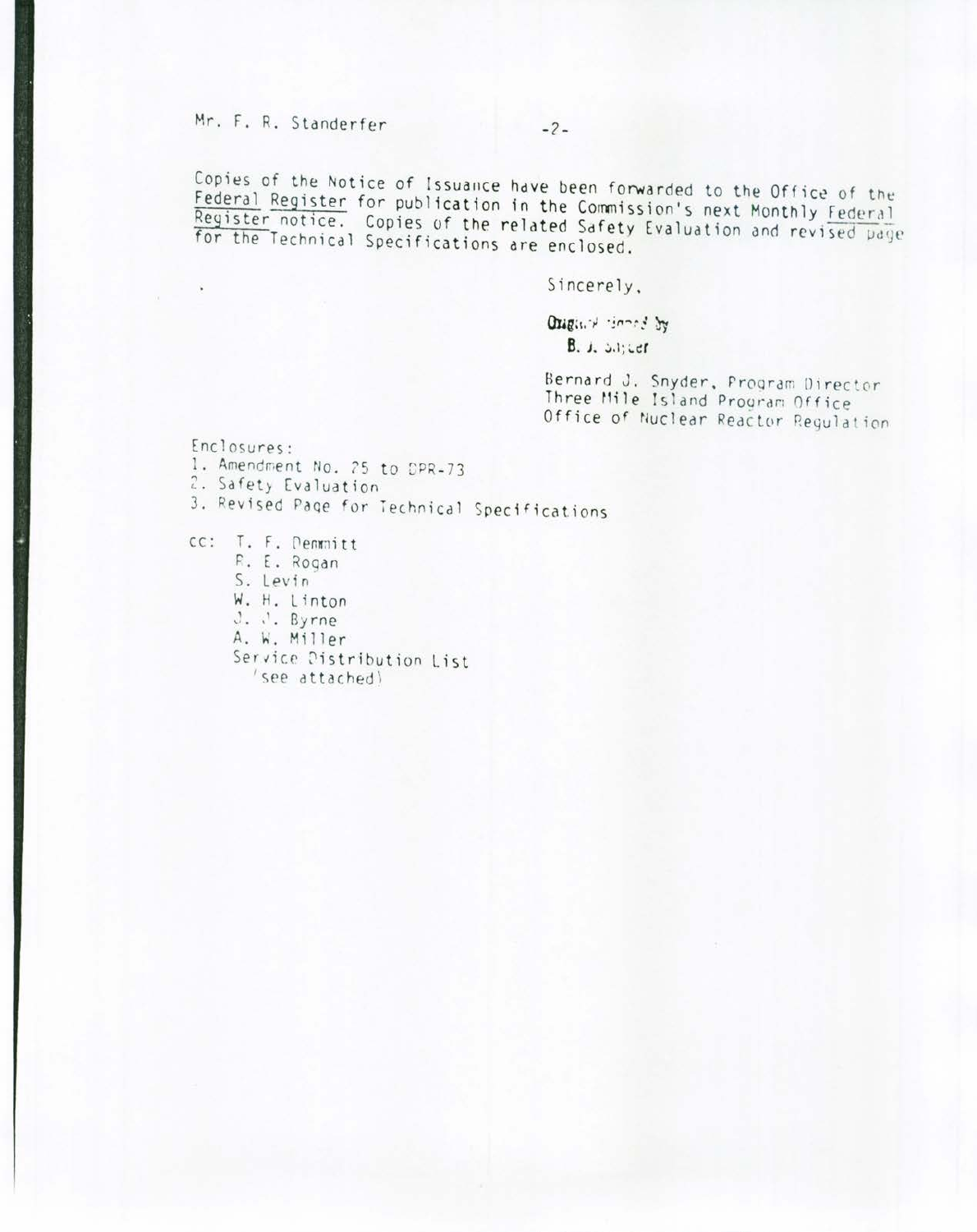### TMI-2 SERVICE LIST

Dr. Thomas Murley Regional Administrator, Region I U.S. Nuclear Regulatory Commission 631 Park Avenue King of Prussia, PA 19406

John F. Wolfe, Esq., Chairman, Administrative Judge 3409 Shepherd St. Chevy Chase, MD. 20015

Dr. Oscar H. Paris Administrative Judge Atomic Safety and Licensing Board Panel U.S. Nuclear Regulatory Commission Washington, D.C. 20555

Dr. Frederick H. Shon Administrative Judge Atomic Safety and Licensing Board Panel U.S. Nuclear Regulatory Commission Washington, D.C. 20555

Karin W. Carter Assistant Attorney General 505 Executive House P.O. Box 2357 Harrisburg, PA 17120

Dr. Judith H. Johnsrud<br>Environmental Coalition on Nuclear Power 433 Orlando Ave. State College, PA 16801

George F. Trowbridge, Esq. Shaw, Pittman, Potts and Trowbridge 1800 M. St., NW.<br>Washington, D.C. 20036

Atomic Safety and Licensing Board Panel U.S. Nuclear Regulatory Commission<br>Washington, D.C. 20555

Atomic Safety and Licensing Appeal Panel<br>U.S. Nuclear Regulatory Commission<br>Washington, D.C. 20555

Secretary U.S. Nuclear Regulatory Commission<br>ATTN: Chief, Docketing & Service Branch<br>Washington, D.C. 20555

Mr. Larry Hochendoner Dauphin County Commissioner P.O. Box 1295 Harrisburg, PA 17108-1295

John E. Minnich, Chairperson,<br>Dauphin County Board of Commissioners Dauphin County Courthouse Front and Market Streets Marrisburg, PA 17101

Dauphin County Office of Emergency Preparedness Court House, Room 7 Front & Market Streets<br>Marrisburg, PA 17101

¥

U.S. Environmental Protection Agency Region III Office ATTN: EIS Coordinator Curtis Building (Sixth Floor) . 6th & Walnut Streets Philadelphia, PA 19106

Thomas M. Gerusky, Director<br>Bureau of Nadiation Protection Department of Environmental Resources P.O. Box 206, Marrisburg, PA 17120

Den Kennedy Office of Invironmental Planning Department of Environmental Resources P.O. Box 2063 Harrisburg, PA 17120

Willis Bixby, Site Manager U.S. Department of Energy P.O. Box 88 Middletown, PA 17057-0311

David J. McGoff<br>Division of Three Mile Island Programs U.S. Department of Energy ٠ Washington, D.C. 20545

William Lochstet 104 Davey Laboratory Pennsylvania State University University Park, PA 16802

Randy Myers, Editorial The Patriot 812 Market St. Harrisburg, PA 17105

Robert B. Borsum Babcock & Wilcox Nuclear Power Generation Division Suite  $220$ 7910 woodmount Ave. Bethesda, MD. 20814

Michael Churchhill, Esq. PILCOP 1315 Walnut St., Suite 1632<br>Philadelphia, PA 19107

Linda W. Little 5000 Hermitage DR<br>Raleigh, NC 27612

Marvin 1. Lewis 6504 Bradford Terrace Philadelphia, PA 19149

Jane Lee 183 Valley Rd.<br>Etters, PA 17319

J.B. Liberman, Esquire Berlack, Israels, Liberman 26 droadway<br>New York, NY 10004

Walter W. Cohen, Consumer Advocate Department of Justice Strawberry Square, 14th Floor<br>Harrisburg, PA 17127

Edward O. Swartz Board of Supervisors Londonderry Township RFD #1 Geyers Church Rd Midd'etown, PA 17057

Robert L. Knupp, Esquire Assistant Solicitor Knupp and Andrews P.O. Box P 407 N. Front St. Harrisburg, PA 17108

John Levin, Esquire Pennsylvania Public Utilities Comm.<br>P.O. Box 3265 Harrisburg, PA 17120

Mr. Edwin Kintner Executive Vice President General Public Utilities Nuclear Corp. 100 Interpace Parkway Parsippany, NJ 07054

Ad Crable Lancaster New Era 8 West Ring Street<br>Lancaster, PA 17602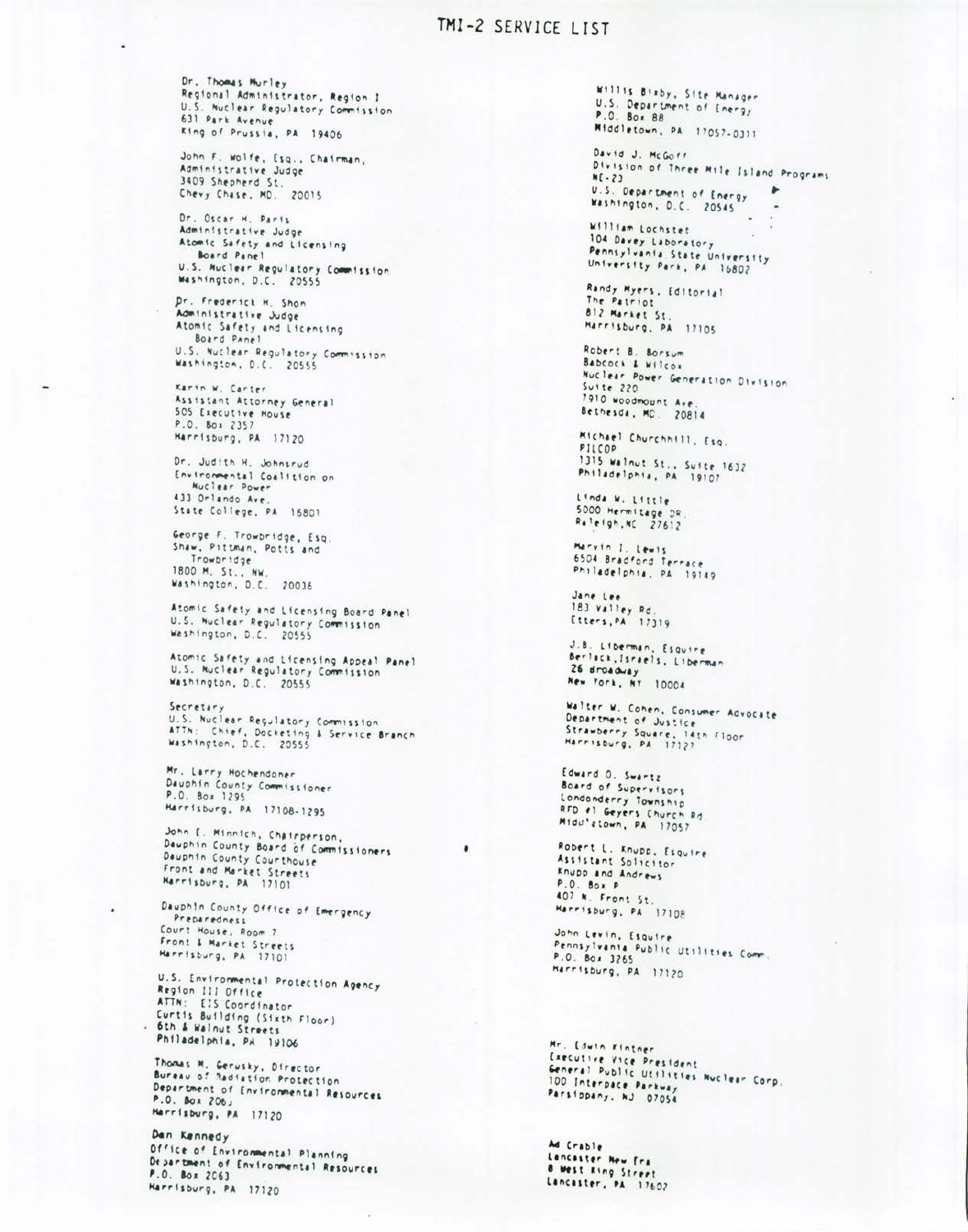Enclosure 1

# GENERAL PUBLIC UTILITIES NUCLEAR CORPORATION

#### DOCKET NO. 50-320

## THREE MILE ISLAND NUCLEAR STATION UNIT NO. 2

## AMENDMENT TO FACILITY OPERATING LICENSE

Amendment No. 25 License *No.* DPR-73

- 1. The Nuclear Regulatory Commission (the Commission) has found that:
	- A. The application for amendment by GPU Nuclear Corporation (the licensee), dated April 12, 1985, complies with the standards and requirements of the Atomic Energy Act of 1954, as amended (the Act) and the Commission's rules and regulations set forth in 10 CFR Chapter 1;
	- B. The facility will be operated in conformity with the License, the Order for Modification of License dated July 20, 1979, the application for amendment, the provisions of the Act, anc the rules and regulations of the Commission;
	- C. There is reasonable assurance (i) that the activities authorized by this amendment will be conducted without endangering the health and safety of the public, and (ii) that such activities will be conducted in compliance with the Commission's regulations;
	- D. The issuance of this amendment will not be inimical to the common defense and security or to the health and safety of the public; and
	- E. The issuance of this amendment is in accordance with 10 CFR Part 51 of. the Commission's regulations and all applicable requirements have been satisfied.
- 2. Accordingly, the license is amended by changes to the Operating License Technical Specifications as indicated in the attachment to this license amendment and by changing paragraph 2.C (2) to Facility Operating License IIO. DPR-73 to read as follows:
	- 2.C (2) Technical Specifications

8~10~~0591 *8~lOQl* **PDR** ADOCK 05000320 **P PDR**

The Technical Specifications contained in Appendices A and B, as revised through Amendment No. 25 are hereby incorporated in the license. The licensee shall operate the facility in accordance with the Technical Specifications and all Commission Orders issued subsequent to Harch 28, 1979.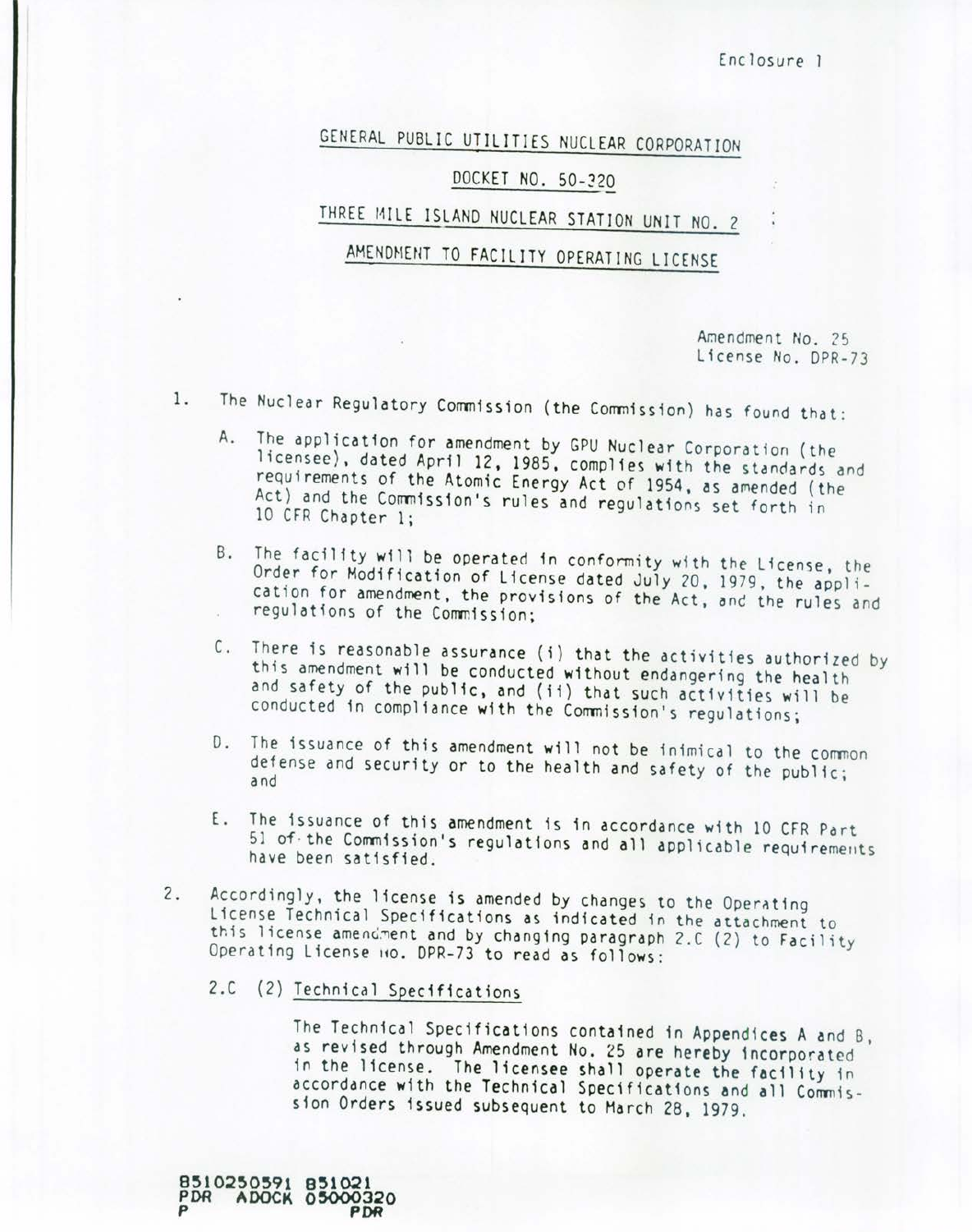3. This license amendment is effective as of the date of its issuance.

FOR THE NUCLEAR REGULATORY COMMISSION

Bernard J. Snyder, Program Director<br>Three Mile Island Program Office Office of Nuclear Reactor Regulation

Date of Issuance: October 21, 1985

÷.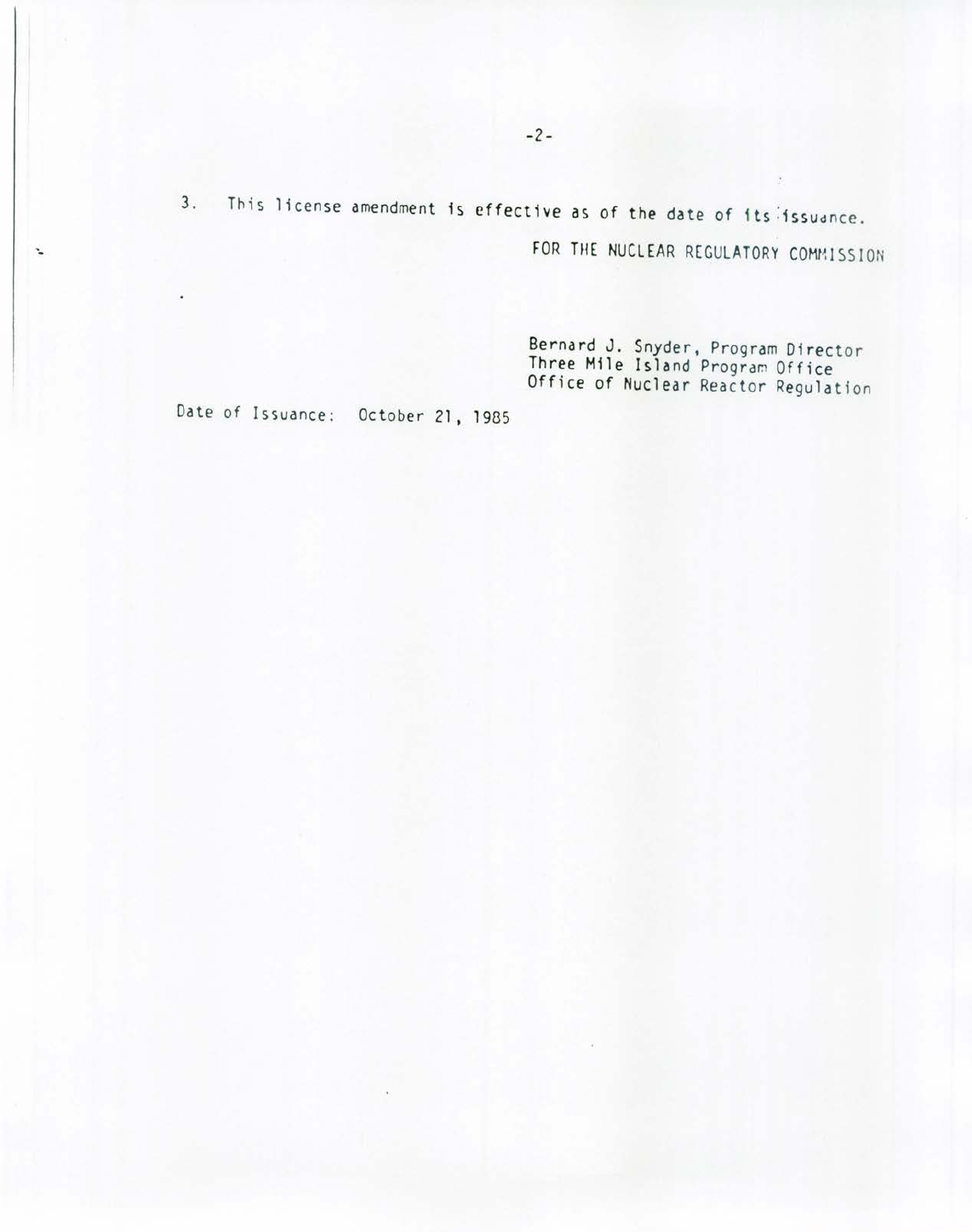Enclosure 3

-8  $\left\langle \bullet\right\rangle$ 

# ~,.~ILITY OPERATING LICENSE NO. DPR-73

### DOCKET NO. 50-320

The following pages of the Appendix "B" Technical Specifications to the Facility Operating License has been modified as a result of this Safetr Evaluation. Therefore. you should replace your present page with that enclosed.

2-10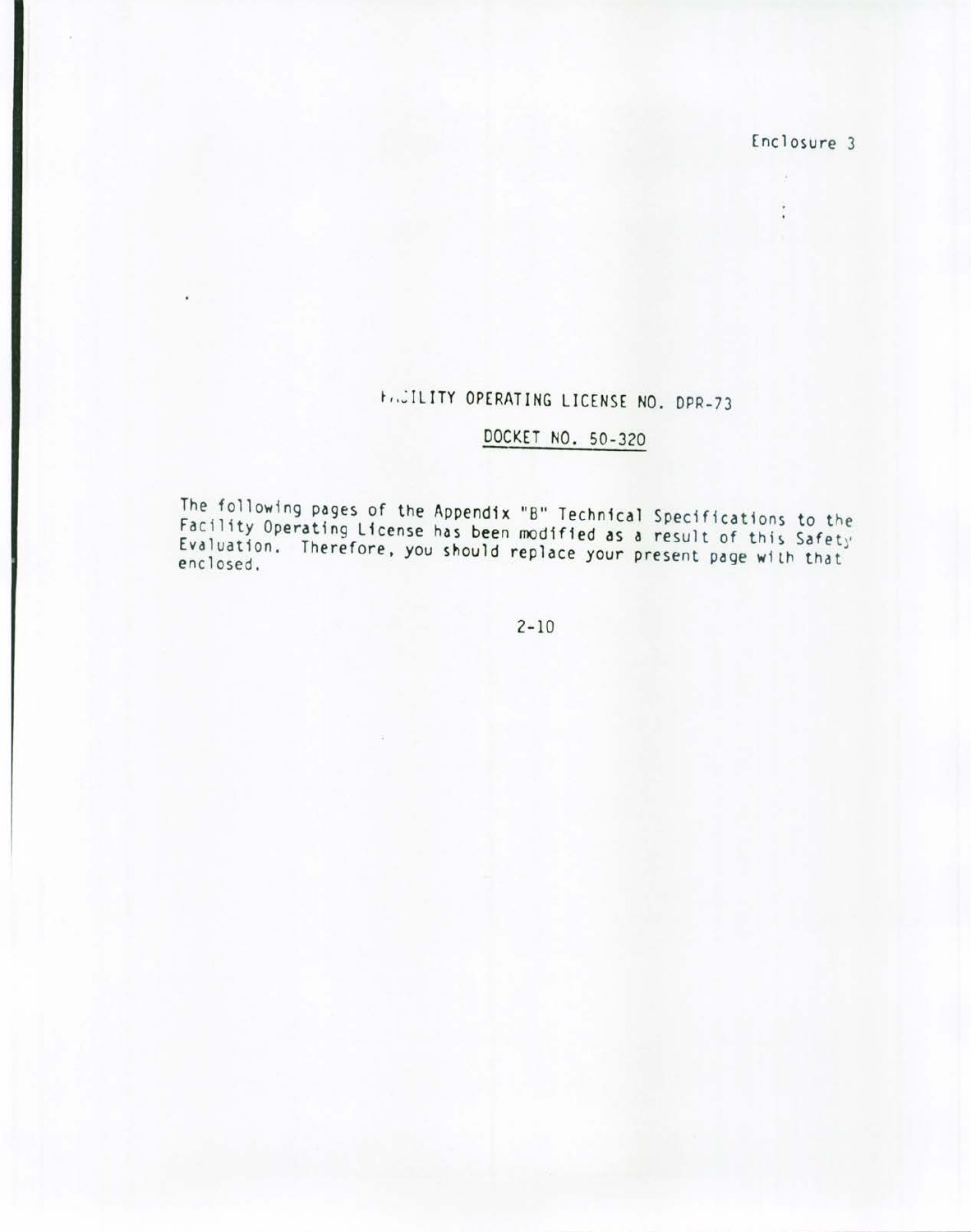# UMIT *<sup>I</sup>* NG CaNOl liONS *FOR OP£RA TION*

### 2.0 MONITORING REQUIREMENTS

#### Specification (Cont'd)

. F. During power operation, the condensor vacuum pump discharge shall be *co'* ;nuously monitored for gross gaseoL; activity. The monitor shall not be inoperable for more than a week. Whenever this monitor is inoperable, a grab sample shall be taken daily and analyzed for gross radioactivity.  $(\beta \gamma)$ .

G. Facility records shall be maintained of radioactive concentration, release ratio and volume of each batch of gaseous effluents released and the length of time over which release occurred. Estimates of the error associated with each reported value should *be* included in facility records.

H. At least annually, automatic initiation and closure of the Waste Gas Decay Tank Discharge valve on alarm of (Unit 2: WOG-R-14BO) shall be verifiel'

I. The Unit Vent monitors for TMI-2 (HP-R-219, HP-R-219A, HP-R-225, HP-R-226), respectively, shall be calibrated at least every eighteen months by means of a known radioactive source. These detectors shall have an instrument functional test at least monthly, and a sensor check at least daily. to verify that the read-out device is indicated as expected.

#### Bases

Specification A. through 1., above, require that suitable equipment to monitor the radioactive gaseous releases are operating during any period these releases are taking place.

#### Bases

The specified levels provide reasonable assurance that the resulting annual exposure rate from noble gases at any location at the site boundary will not exceed 10 millirems per year. At the same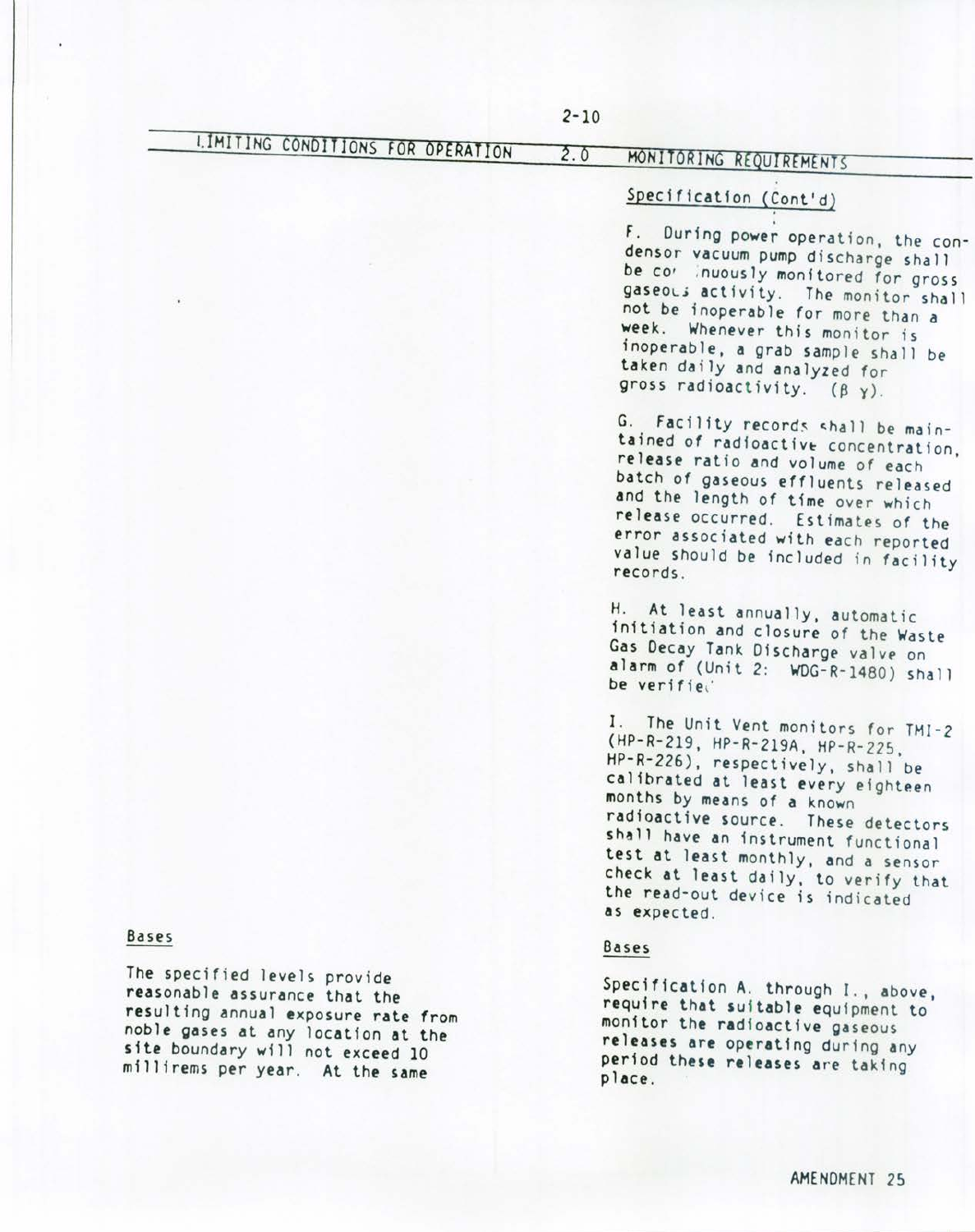# SAFETY EVALUATION BY THE OFFICE OF NUCLEAR REACTOR REGULATION GENERAL PUBLIC UTILITIES NUCLEAR CORPORATION DOCKET NO. 50-320 THREE MILE ISLAND NUCLEAR STATION, UNIT 2

#### 1rnRODUCT ION

By letter dated April 12, 1985, the General Public Utilities Nuclear Corporation (GPUNC) requested a change to the Appendix B Technical S;erifications of Operating License No. DPR-73 for the Three Mile Island Nuclear Station, Unit No. 2 (TMI-2). The requested change is administrative and effects consistent usage of terms throughout the Technical Specifications.

### DISCUSSION AND EVALUATION

Section 2.1.2, Gaseous Effluents of the Appendix B Technical Specifications in part requires the licensee to monitor radioactive gaseous releases from the facility. The current term used to describe the testing of radiation vent monitors is "instrument channel test." The licensee proposes to change the nomenclature to "instrument functional test." The purpose of this proposed change is to effect consistent terminology throughout the Technical Specifications. This request involves only the nomenclature used and does not entail any change in the methodology or frequency of testing and, therefore, is acceptable.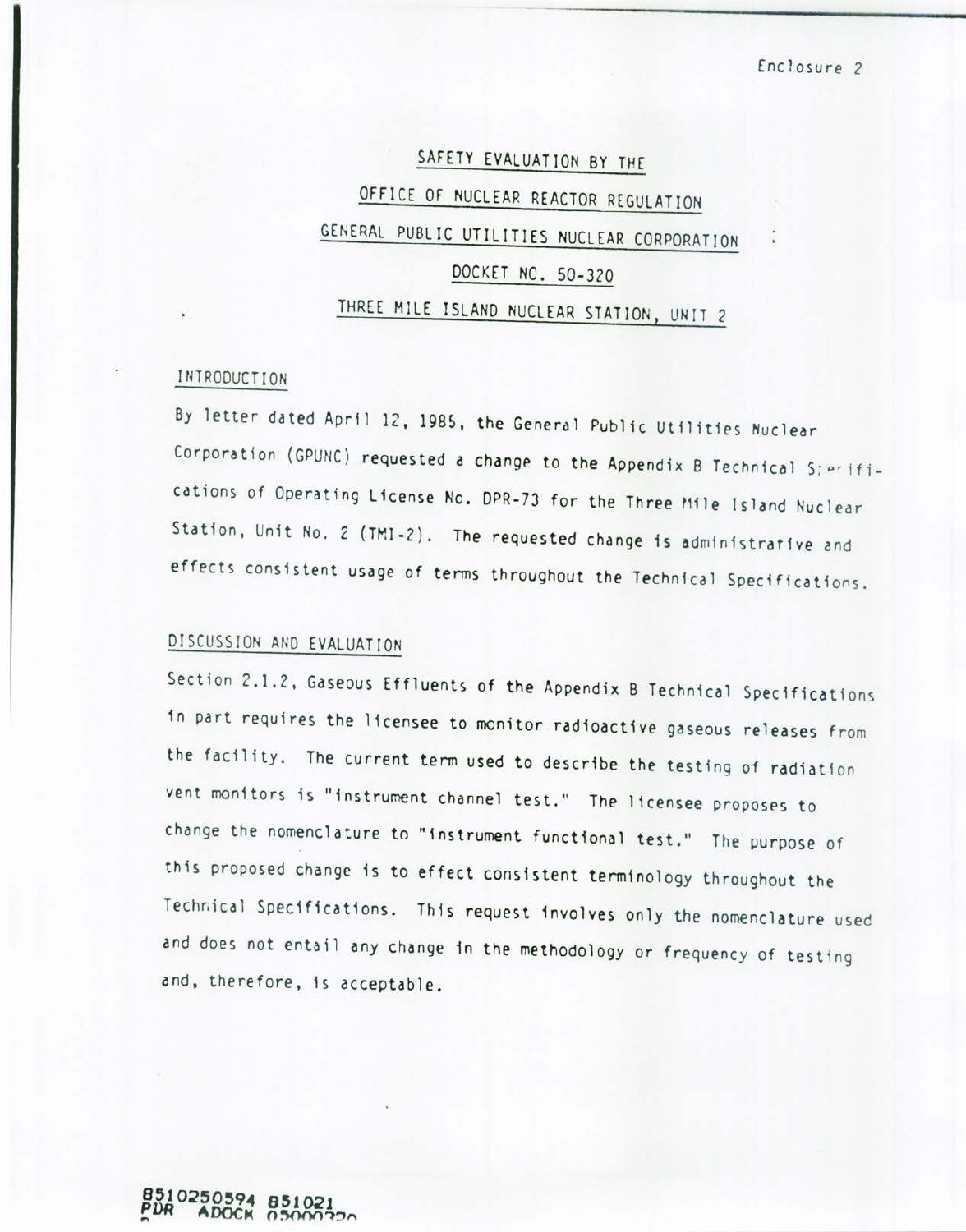#### CONTACT WITH STATE OFFICIAL

The NRC staff has advised the Director, Bureau of Radiation Protection, Department of Environmental Resources, Commonwealth of Pennsylvania, of the proposed determination of no significant hazards consideration. No comments were received.

### ENVIRONMENTAL CONSIDERATIONS

This amendment involves a change in the nomenclature used to describe the testing of radiation vent monitors. The staff has determined that the amendment involves no significant increase in the amounts of any effluents that may be released offsite and that there is no significant increase in individual or cumulative occupational radiation exposure. The Commission has previously issued a proposed finding that the amendment involves no significant hazards consideration, and there has been no public comment on such finding. Accordingly, the amendment meets the eligibility criteria for categorical exclusion set forth in 10 CFR Sec. 51.22(c)(9). Pursuant to 10 CFR 51.22(b) no environmental impact statement or environmental assessment need to be prepared in connection with the issuance of this amendment.

#### Conclusion

Based upon the staff's evaluation of the proposed change to the Three Mile Island Unit 2 Appendix B Technical Specifications, the staff has concluded that: there is reasonable assurance that the health and safety of the